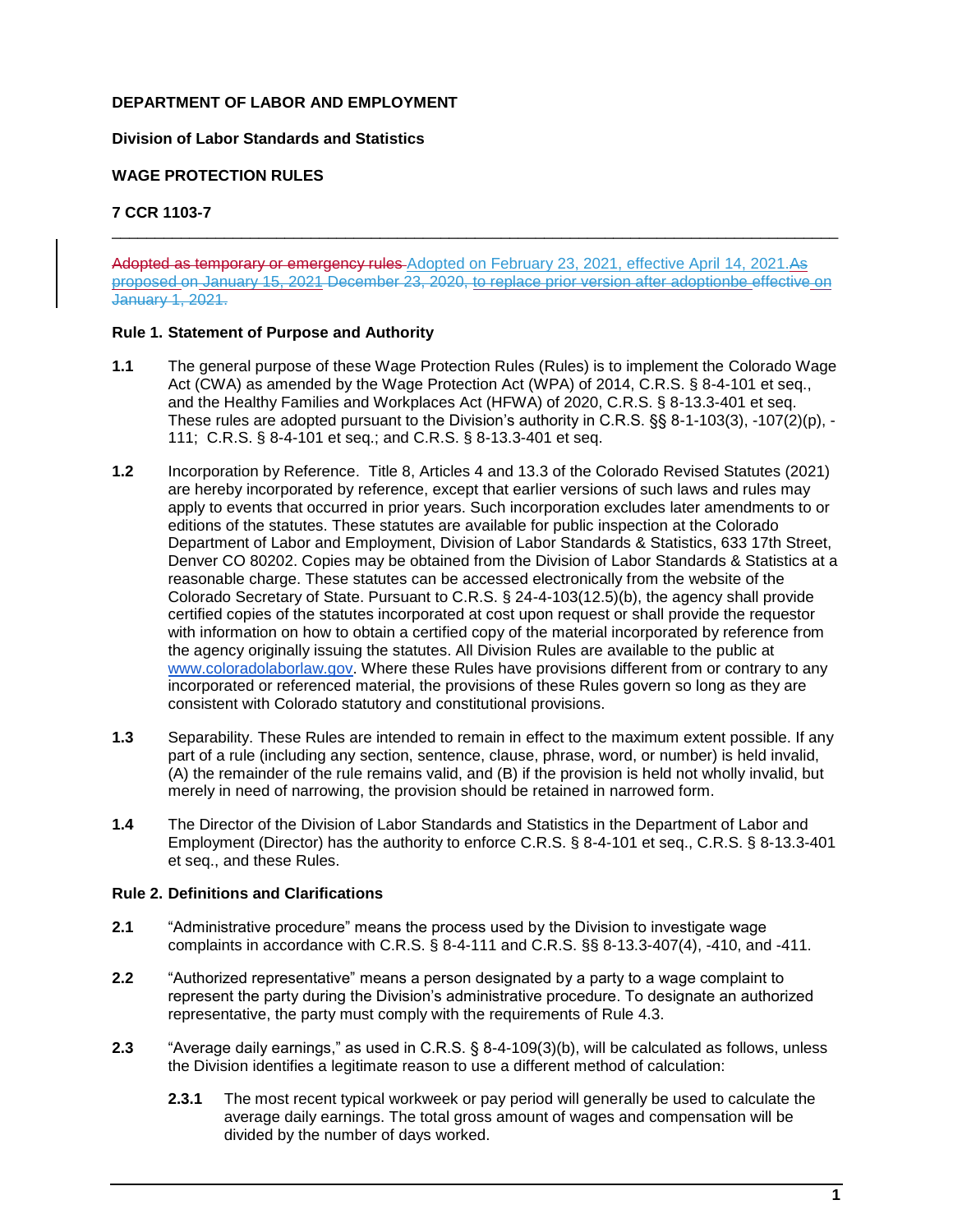- **2.3.2** If an employee is entitled to and has been paid less than the Colorado minimum wage, and has not earned more than the Colorado minimum wage, then the Colorado minimum wage will be used to calculate average daily earnings.
- **2.3.3** All compensation paid to employees, including the hourly rate, shift differential, minimum wage tip credit, regularly occurring non-discretionary bonuses, commissions, and overtime may be included in the average daily earnings calculation.
- **2.4** "Certified copy," as used in C.R.S. § 8-4-113, means a copy of a final Division decision (issued by a compliance investigator or hearing officer) signed by the Director of the Division, or his or her designee, certifying that the document is a true and accurate copy of the final decision. A certified copy must be requested in writing. A Division decision (issued by a compliance investigator or hearing officer) will not be certified unless: either (1) all appeal deadlines have passed and no appeal has been filed or (2) if an appeal was timely filed, the decision was not superseded on appeal. A certified copy will not be issued in the event of termination pursuant to C.R.S. § 8-4- 111(3).
- **2.5** "Determination" means a decision issued by a compliance investigator upon the conclusion of a wage complaint investigation. "Determination" includes: Citation and Notice of Assessment, Determination of Compliance, and Notice of Dismissal, if that Notice of Dismissal is issued after the Division initiated the administrative procedure as described in Rule 4.4.
- **2.6** "Employee" has the following definitions:
	- **2.6.1** Under the CWA, C.R.S. § 8-4-101(5), an "employee" means any person, including a migratory laborer, performing labor or services for the benefit of an employer. For the purpose of these Rules, relevant factors in determining whether a person is an employee include the degree of control the employer may or does exercise over the person and the degree to which the person performs work that is the primary work of the employer; except that an individual primarily free from control and direction in the performance of the service, both under his or her contract for the performance of service and in fact, and who is customarily engaged in an independent trade, occupation, profession, or business related to the service performed is not an "employee".
	- **2.6.2** Under the HFWA, C.R.S. § 8-13.3-402(4), "employee" has the same meaning as in C.R.S. § 8-4-101(5), but does not include an "employee" as defined in 45 U.S.C. § 351(d), who is subject to the federal "Railroad Unemployment Insurance Act," 45 U.S.C. § 351 et seq. An employee's "family member" means (1) an employee's immediate family member, as defined in C.R.S.  $\S$  2-4-401(3.7); (2) a child to whom the employee stands in loco parentis or a person who stood in loco parentis to the employee when the employee was a minor; or (3) a person for whom the employee is responsible for providing or arranging health- or safety-related care. C.R.S. § 8-13.3-402(6).
- **2.7** "Employer" has the following definitions:
	- **2.7.1** Under C.R.S. § 8-4-101(6), "employer" has the same meaning as in the federal Fair Labor Standards Act at 29 U.S.C. § 203(d), and includes a foreign labor contractor and a migratory field labor contractor or crew leader; except that the provisions of the COMPS Order do not apply to the state or its agencies or entities, counties, cities and counties, municipal corporations, quasi-municipal corporations, school districts, and irrigation, reservoir, or drainage conservation companies or districts organized and existing under the laws of Colorado. "Foreign labor contractor" and "field labor contractor" have the definitions in C.R.S. §§ 8-4-101(7), (8.5).
	- **2.7.2** Under the HFWA, C.R.S. § 8-13.3-402(5), "employer" has the same meaning as in C.R.S. § 8-4-101(6), except that an "employer" also includes the state and its agencies or entities, counties, cities and counties, municipalities, school districts, and any political subdivisions of the state, but does not include the federal government.
	- **2.7.3** A "successor employer" is responsible for an acquired employer's HFWA obligations**,**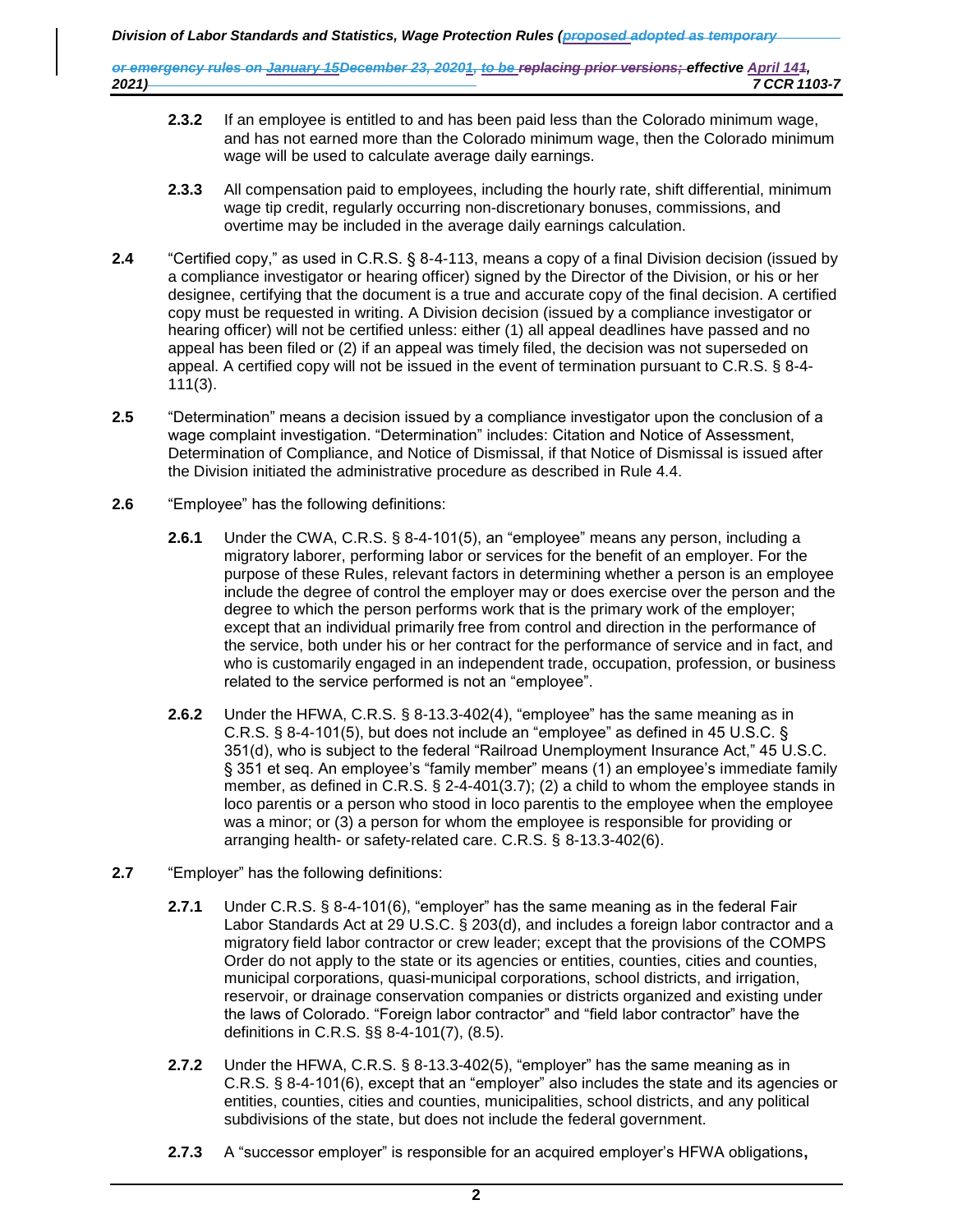> including but not limited to accrued, requested, or in-progress leave, and "means an employing unit, whether or not an employing unit at the time of acquisition, that … acquires all of an organization, a trade, or a business[,] or substantially all of the assets[,] of one or more employers subject to" HFWA. C.R.S. § 8-13.3-402(12). Acquiring "substantially all of the assets" of an employer is defined as in 26 U.S.C.  $\S$  368(a)(1)(C) and Rev. Proc. 77-37, § 3.01; acquiring "a trade or a business" is defined as in C.R.S. § 8-76-104(11)(c).

- **2.7.4** To determine whether an employer meets the 16-employee threshold for HFWA coverage in 2021 pursuant to C.R.S. § 8-13.3-403(1)(b), the rules for counting employees to determine whether an employer is covered under the federal Family and Medical Leave Act apply: the employer must employ the requisite number of employees "for each working day during each of 20 or more calendar workweeks in the current or preceding calendar year"; "[a]ny employee whose name appears on the employer's payroll will be considered employed each working day of the calendar week, and must be counted whether or not any compensation is received for the week"; "[e]mployees on paid or unpaid leave, including [sick or medical] leave, leaves of absence, disciplinary suspension, etc., are counted as long as the employer has a reasonable expectation that the employee will later return to active employment"'; "a corporation is a single employer rather than its separate establishments or divisions"; and employees are counted only if "within … the United States," including any state, the District of Columbia, or any territory or possession of the United States. 29 CFR §§ 825.104-105.
- **2.8** The "employer's correct address," including as used in C.R.S. § 8-4-101(15), can include, but is not limited to, the employer's email address, the employer's address on file with the Colorado Secretary of State, and the address of the employer's registered agent on file with the Colorado Secretary of State.
- **2.9** When considering whether there is "good cause" for an extension of time, including as used in C.R.S. § 8-4-113(1)(b), the Division will determine whether the reason is substantial and reasonable and must take into account all available information and circumstances pertaining to the specific complaint.
- **2.10** "Post," including as used in C.R.S. § 8-4-107, may include electronic posting in a place readily accessible to all employees.
- **2.11** "Public health emergency" is defined as in C.R.S. § 8-13.3-402(9):
	- (A) An act of bioterrorism, a pandemic influenza, or an epidemic caused by a novel and highly infectious agent, for which (1) an emergency is declared by a federal, state, or local public health agency, or (2) a disaster emergency is declared by the Governor; or
	- (B) A highly infectious illness or agent with epidemic or pandemic potential for which a disaster emergency is declared by the Governor.

A public health emergency is "declared" by any initial, amended, extended, restated, or prolonged declaration of an emergency that meets the above definition. Employees have up to 80 hours of supplemental paid sick leave usable as of January 1, 2021, because a public health emergency declared after the HFWA effective date remains in effect long enough to trigger paid leave in 2021 (under HFWA § 405 and Rule 3.5.1(C), distinct from the up to 80 hours of leave provided for 2020 by HFWA § 406 to conform to the federal paid leave law that expires on December 31, 2020). Employees receive their supplement of up to 80 hours of leave usable as of January 1, 2021, under HFWA § 405 only once during the entirety of a public health emergency even if such public health emergency is amended, extended, restated, or prolonged.

- **2.12** "Records reflecting the information contained in an employee's itemized pay statement," as used in C.R.S. § 8-4-103(4.5), may be kept electronically. The records are not required to be copies of the pay statements but must reflect all information contained in the pay statements.
- **2.13** "Terminated employee," as used in C.R.S. § 8-4-105(1)(e), includes any employee separated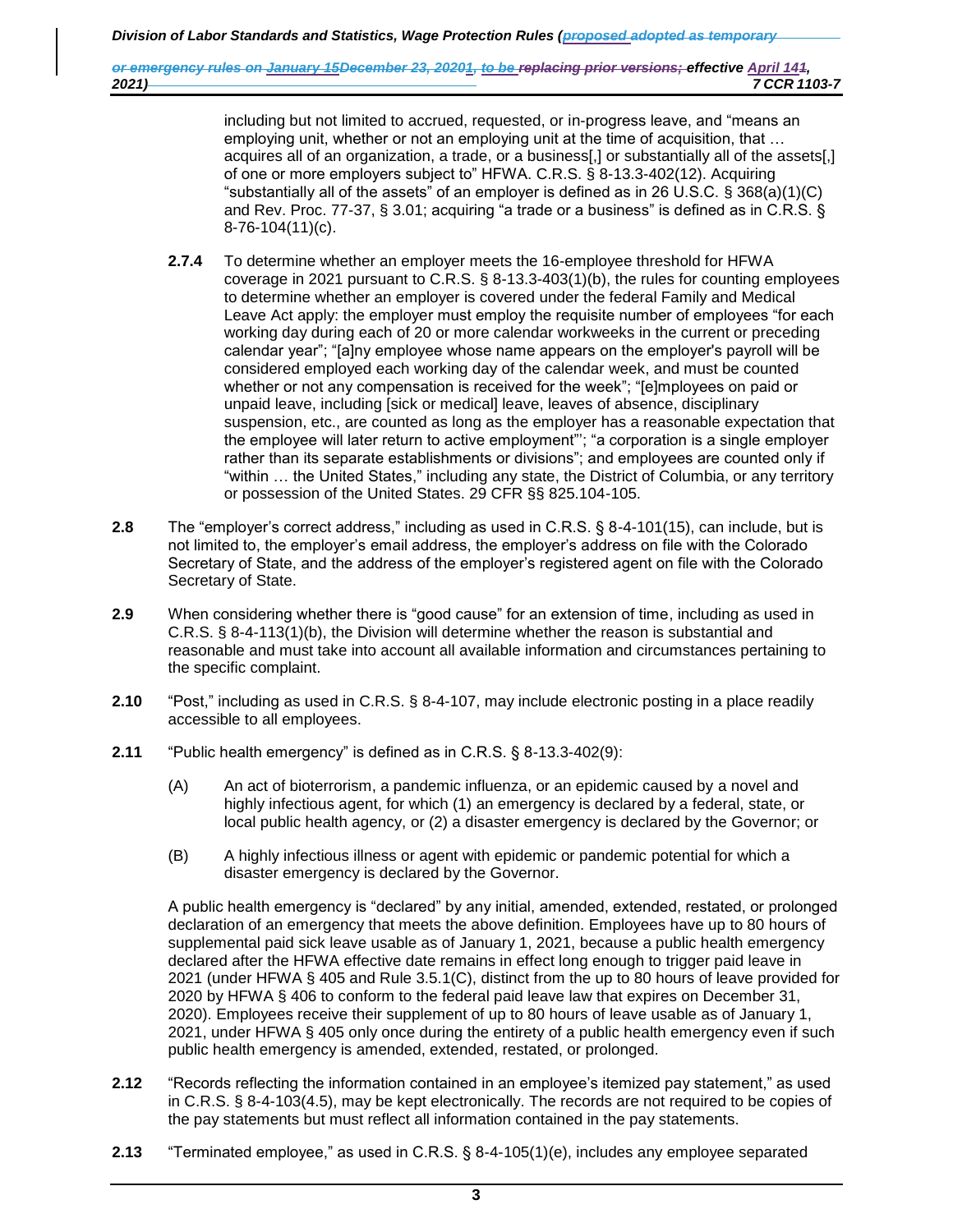from employment, whether the separation occurs by volition of the employer or the employee.

- **2.14** The Division may enforce the gratuity provisions described in C.R.S. § 8-4-103(6) through the administrative procedure described in C.R.S. § 8-4-111. The legal treatment of "tips," "gratuities," or other monies paid on a similar basis, in any source of law, is identical regardless of the terminology used.
- **2.15** "'Wages' or 'compensation'" has the same meaning as in C.R.S. § 8-4-101(14). "Paid sick leave" required by HFWA constitutes "wages" under C.R.S. § 8-4-101(14); is covered by the provisions of C.R.S. Title 8, Article 4, and these Rules; is defined as paid time off from work that is provided by an employer for one of the qualifying reasons described in C.R.S. §§ 8-13.3-404 to -406. C.R.S. § 8-13.3-402(8)(a),(b).
- **2.16** A "written demand," including as used in C.R.S. § 8-4-101(15), can be sent to the employer by electronic means, including but not limited to email and text message. Wages must be owed at the time of sending for the written demand to be considered valid.
- **2.17** "Vacation pay," as defined in C.R.S. § 8-4-101(14)(a)(III), includes in the definition of "'[w]ages' or compensation'":

"Vacation pay earned in accordance with the terms of any agreement. If an employer provides paid vacation for an employee, the employer shall pay upon separation from employment all vacation pay earned and determinable in accordance with the terms of any agreement between the employer and the employee."

The "earned and determinable in accordance with the terms" provision does not allow a forfeiture of any earned (accrued) vacation pay, but does allow agreements on matters such as: (1) whether there is any vacation pay at all; (2) the amount of vacation pay per year or other period; (3) whether vacation pay accrues all at once, proportionally each week, month, or other period; and (4) whether there is a cap of one year's worth (or more) of vacation pay. Thus, employers may have policies that cap employees at a year's worth of vacation pay, but that do not forfeit any of that year's worth.

For example, an agreement for ten paid vacation days per year:

- (a) *may* provide that employees can accrue more than ten days, by allowing carryover of vacation from year to year;
- (b) *may* cap employees at ten days; but
- (c) may not diminish an employee's number of days (other than due to use by the employee).
- **2.18** "Willful," in Articles within C.R.S., Title 8, that this Division enforces or administers, has the same meaning as under 29 U.S.C § 255(a) and 29 C.F.R. § 578.3(c).
- **2.19** C.R.S. § 8-4-103(1)(b) describes circumstances under which employers are "subject to the penalties specified in section 8-4-113(1)." Despite use of the word "penalty" in this section, this language does refer to the fine described in C.R.S. § 8-4-113(1) and is payable to the Division.
- **2.20** A complaint or an appeal is considered "filed" with the Division when it is received by the Division via mail, fax, email, online submission, or personal delivery. Any complaint, appeal, or termination received after 11:59pm Mountain Time is considered filed the next business day.
- **2.21** These Rules are to be read in conjunction with other rules promulgated and enforced by the Division with additional requirements, including but not limited to the Colorado Overtime and Minimum Pay Standards Order ("COMPS Order"), 7 CCR 1103-1, and the Colorado Whistleblower, Anti-Retaliation, Non-Interference, and Notice-Giving Rules ("Colorado WARNING Rules"), 7 CCR 1103-11.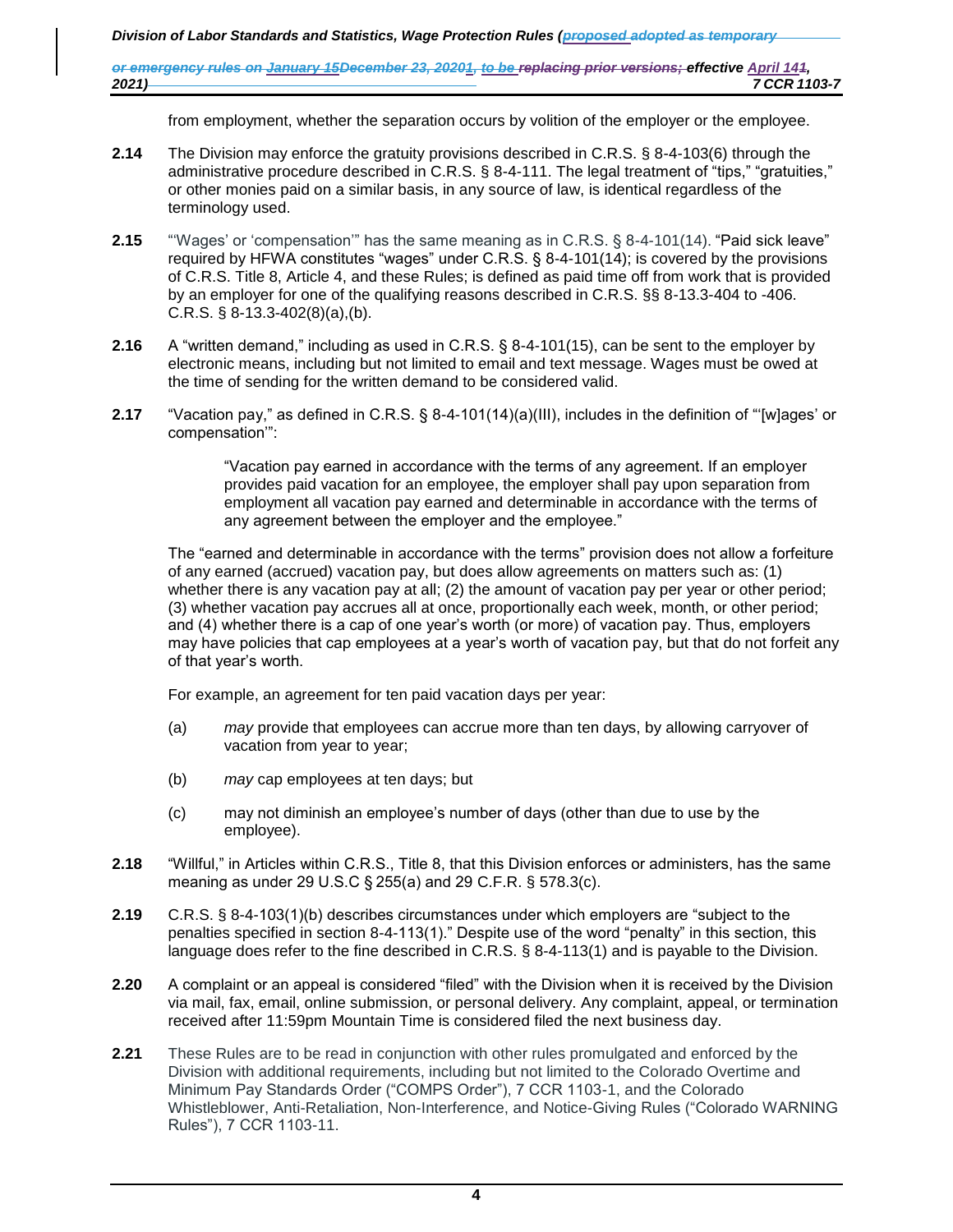*Division of Labor Standards and Statistics, Wage Protection Rules (proposed adopted as temporary*

*or emergency rules on January 15December 23, 20201, to be replacing prior versions; effective April 141, 2021) 7 CCR 1103-7*

## **Rule 3. Filing a Wage Complaint**

- **3.1** An employee who wishes to file a wage complaint with the Division shall use the Divisionapproved form(s).
	- **3.1.1** A wage complaint may only be filed by the employee who did not receive his or her wages or compensation.
	- **3.1.2** A wage complaint shall include the employee's signature, employee's contact information, employer's contact information, and basis for the wage complaint. Failure to include this information on the wage complaint form may result in dismissal of the wage complaint.
	- **3.1.3** The failure of an employee to respond in a timely manner to informational or investigatory requests by the Division may result in dismissal of the wage complaint.
	- **3.1.4** If a wage complaint is dismissed before a Notice of Complaint is sent to the employer because the employee failed to respond to a Division request for information, the complaint may be reopened if the employee provides the requested information or documentation to the Division within 35 days of the Division's request for information. Employees may be required to file a new complaint if the employee's response is received more than 35 days after the Division's request for information.
	- **3.1.5** The Division shall not accept wage complaints for amounts exceeding \$7,500.
	- **3.1.6** An anonymous complaint is not a "wage complaint" within the meaning of C.R.S. § 8-4- 111 and C.R.S. §§ 8-13.3-402(8)(a)(I)-(II), - 407, -410, -411 and will not be investigated using the Division's administrative procedure. The Division may choose to address an anonymous complaint outside of the administrative procedure.
- **3.2** An employee may pursue a wage complaint through either the court system or the Division's administrative procedure.
	- **3.2.1** Employees are not required to use the Division's administrative procedure in order to pursue a wage complaint in court.
	- **3.2.2** The Division does not have jurisdiction over any wage complaint that has been adjudicated or is currently being adjudicated by a court of competent jurisdiction.
	- **3.2.3** As provided by C.R.S. § 8-4-113(2), a certified copy of any citation, notice of assessment, or order imposing wages due, fines, or penalties pursuant to this article may be filed with the clerk of any court having jurisdiction over the parties at any time after the entry of the order. Such a filing can be in a county or district court, and will thereby have the effect of a judgment from which execution may issue.
- **3.3** The employee may withdraw the wage complaint at any time prior to issuance of a determination by notifying the Division in writing.
- **3.4** The Division may exercise its discretion to have an investigation sequenced and/or divided into two or more stages on discrete questions of liability or relief (e.g., bifurcation), yielding two or more determinations and/or phases of the investigation.
- **3.5** Accrual, use, and other matters relating to paid leave under HFWA.
	- **3.5.1** Accrual of HFWA leave. Paid leave begins to accrue at the commencement of employment or on January 1, 2021, whichever is later.
		- (A) For the minimum HFWA accrual rate of one hour of leave for every 30 hours worked, up to cap of 48 hours per benefits year (C.R.S. § 8-13.3-403(2)(a)), accrual is based on all "time worked" under Rule 1.9 of the COMPS Order, 7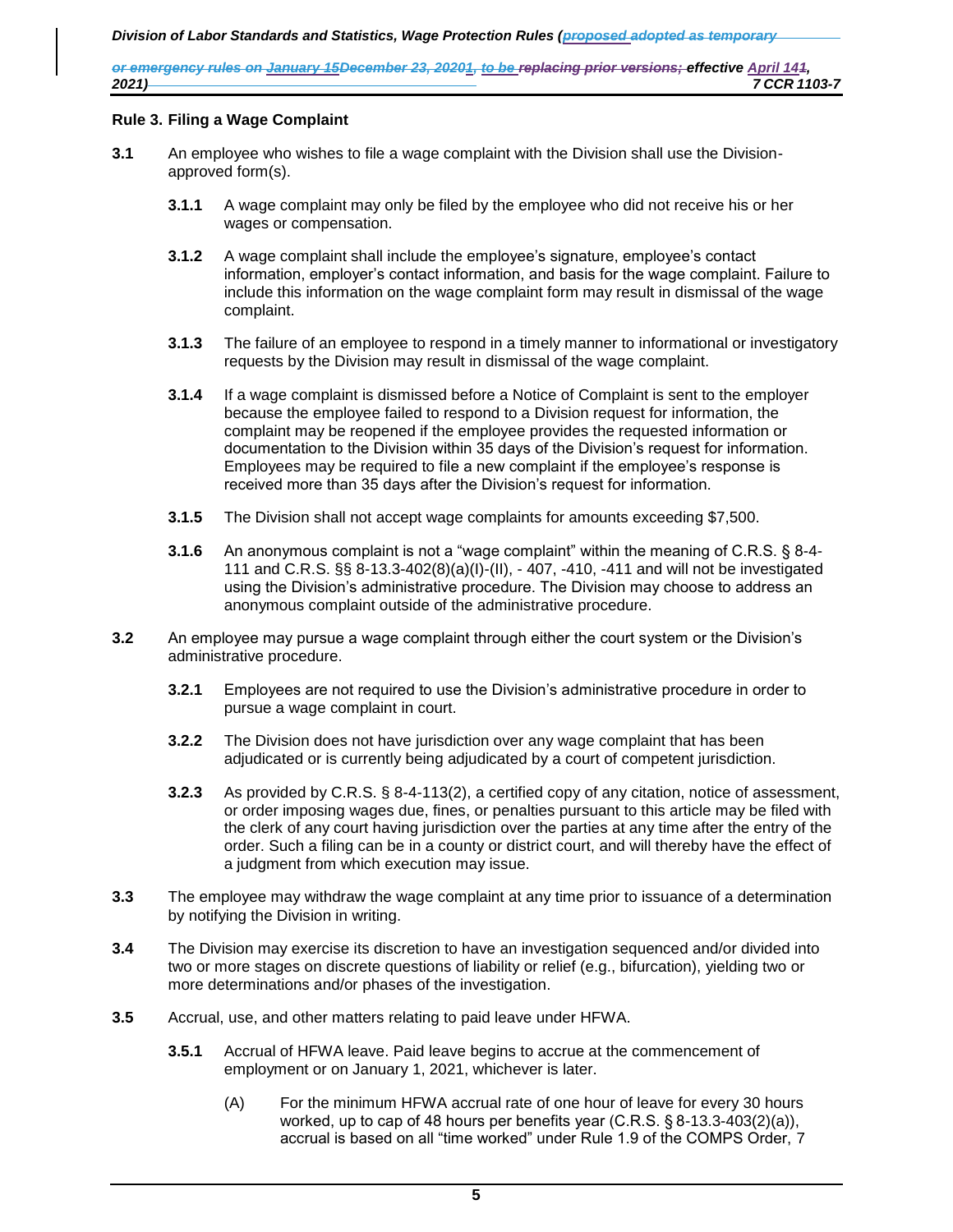> CCR 1103-1, with regular and overtime hours counting equally; except under C.R.S. § 8-13.3-403(2)(c), an overtime-exempt employee accrues paid leave based on their normal hours worked up to a maximum of forty per week. Once employees have accrued 48 hours of paid leave during the benefit year, they do not accrue more, except if an employer chooses to provide paid leave in a greater amount. C.R.S. §§ 8-13.3-403(2)(a), -413.

- (B) For hours accrual for purposes of C.R.S. § 8-13.3-403(2)(a), the best available, reasonable estimate shall be used for employees paid on a fee-for-service basis for which hours are not ordinarily tracked and cannot feasibly be tracked, except that higher education adjunct faculty paid on a per-credit or per-course basis shall be deemed to work three hours total for each in-class hour.
- (C) On the day a public health emergency is declared within the definition of Rule 2.11, employers are required to immediately provide each employee with additional hours of paid leave, usable as of the date of the declaration,  $e^f$ January 1, 2021, or the employee's first date of employment, whichever is later -whatever the employee has accrued prior to the declaration of the public health emergency at the regular HFWA rate (*i.e.*, one hour per 30 worked, up to a maximum of 48 per benefit year), and a one-time supplement with the number of hours needed for:
	- (1) employees who normally work forty or more hours in a week to have access to 80 hours of total paid leave; and
	- (2) employees who normally work under forty hours in a week to have access to paid leave hours that are at least the greater of the number of hours the employee (a) is scheduled for work or paid leave in the upcoming fourteen-day period after the leave request, or (b) actually worked on average in the fourteen-day period prior to the declaration of the public health emergency or the leave request<del>January 1, 2021</del>, whichever is later.
- (D) During the entire duration of a public health emergency (*i.e.*, during the time between the date on which the emergency is declared and four weeks after the date of the official termination or suspension of the emergency declaration), employers:
	- (1) are required to permit employees to take both (a) the paid leave they have accrued prior to the declaration date of the public health emergency pursuant to C.R.S. § 8-13.3-403(2)(a), for any of the qualifying reasons provided in C.R.S. § 8-13.3-404(1), and (b) the amount of supplemental paid leave that was provided to the employee on the date of the declaration of a public health emergency, for any of the qualifying reasons provided in C.R.S. §  8-13.3-405(3);
	- (2) remain subject to the minimum accrual requirements of C.R.S. § 8-13.3- 403(2)(a), and employees continue to accrue paid leave (up to 48 hours per benefit year); and
	- (3) must permit an employee to use the full amount of supplementary leave provided under C.R.S. § 8-13.3-405(1) and this rule, prior to using any of the employee's previously-accrued leave under C.R.S. § 8-13.3- 403(2)(a), if an employee required leave in circumstances that qualify under both C.R.S. § 8-13.3-404(1) and C.R.S. § 8-13.3-405(3) (*e.g*., an employee is experiencing symptoms of a communicable illness that was the subject of the declaration of a public health emergency and needs to obtain testing and treatment).
- (E) Yearly Basis for HFWA leave.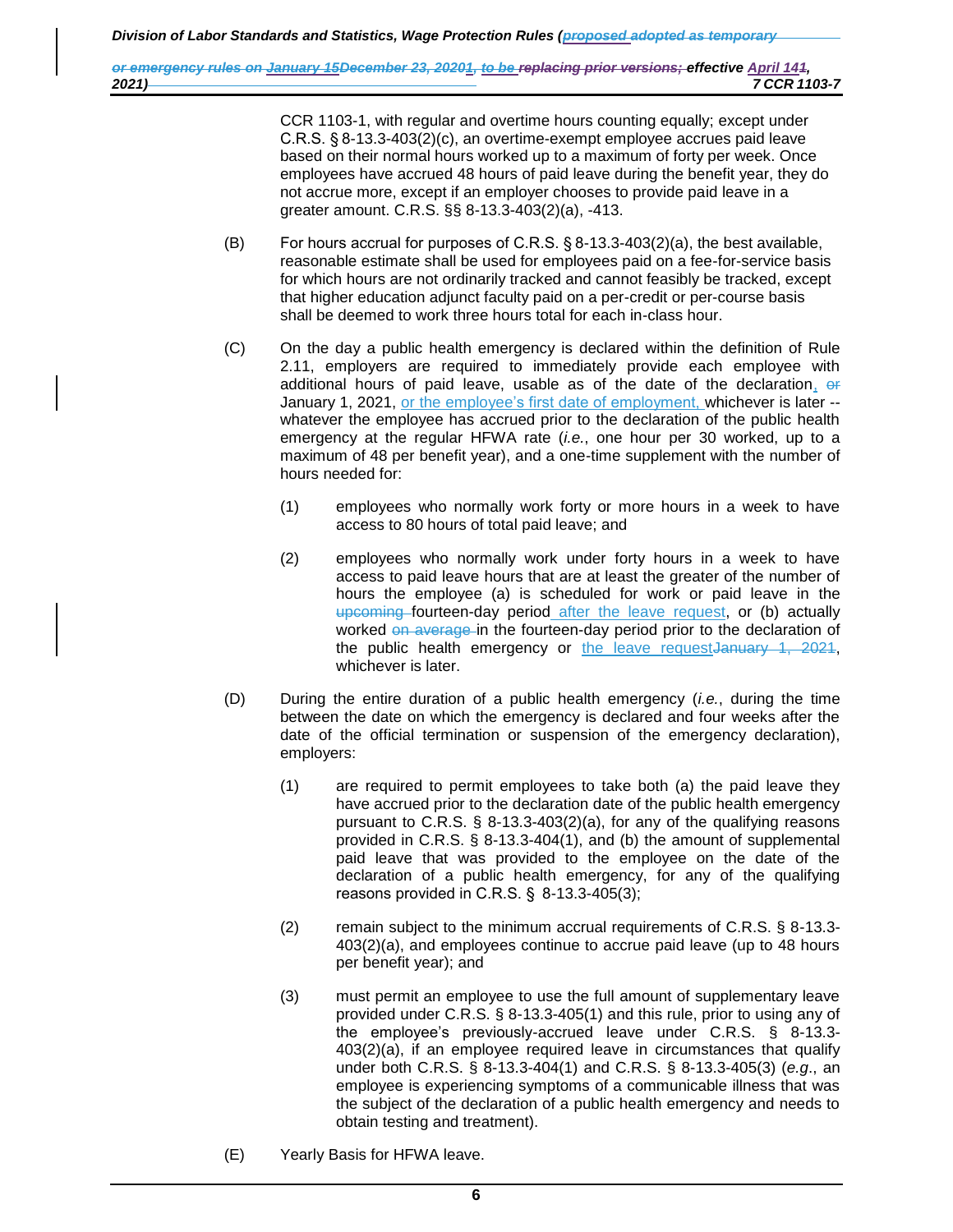- (1) Carryover. Pursuant to C.R.S. § 8-13.3-403(3)(b), "up to forty-eight hours of paid sick leave that an employee accrues in a year but does not use carries forward to, and may be used in, a subsequent year." For purposes of C.R.S. § 8-13.3-403(3)(b), "year" means "a regular and consecutive twelve-month period as determined by an employer." C.R.S. § 8-13.3-402(13). The employer shall not be required to, but may, permit an employee to carry forward more than forty-eight (48) hours of unused paid leave from one benefit year to the next. C.R.S. §§ 8-13.3-403(3)(b), -413.
- (2) "Benefit year" definition. The applicable "benefit year" is the period of 12 consecutive months established by an employer in which an employee shall accrue and use earned sick leave. Unless otherwise established by an employer in a written policy, a "benefit year" is the calendar year. If an employer transitions from one type of year to another, the employer must ensure that the transition process maintains all HFWA rights, and must notify employees in writing of any such changes.
- **3.5.2** Pay rate and amount of HFWA leave. Under C.R.S. § 8-13.3-402(8), leave must be paid at the same rate and with the same benefits, including health benefits, as the employee normally earns during hours worked, not including overtime, bonuses, or holiday pay. Leave must be paid on the same schedule as regular wages.
	- (A) The pay rate for leave must be at least the applicable minimum wage, and for employees with non-hourly pay, must be the "regular rate" as defined by Rule 1.8 of the COMPS Order, 7 CCR 1103-1, and consistent with Rule 3.5.1(B) for any employees covered by that rule.
	- (B) The number of hours of paid HFWA leave an employee can take is the number of hours the employer reasonably anticipated they would have worked during the period of the leave, based on: (1) their regular schedule of hours actually worked; (2) or, if leave is during a period the employee was anticipated to depart from a regular schedule, then the number of hours anticipated for that period; (3) or, if the number of hours the employee would have worked during the period cannot be reasonably anticipated, then their average hours worked during their most recent month of work.
- **3.5.3** Use of HFWA leave.
	- (A) Because an employee "may use accrued paid sick leave as it is accrued," C.R.S. § 8-13.3-403(3)(a), HFWA leave may be used immediately upon accrual, but an employer may, in the ordinary course of business and in good faith, verify employee hours within a month after work is performed and adjust accrued leave to correct any inaccuracy, provided that the employee is so notified in writing.
	- (B) An employer may require use of HFWA leave in hourly increments, or may require or allow smaller minimum increments; if an employer does not specify the minimum increment in writing, employees nevertheless may not use increments smaller than a tenth of an hour (*i.e.*, six-minute increments).
	- (C) An employer cannot apply an absence or attendance policy to an employee's HFWA-qualifying leave use if it could result in adverse action against the employee, including discipline, as defined in C.R.S. § 8-13.3-407(2)(b). However, after an employee has exhausted all leave required by HFWA, an employer can apply an absence or attendance policy to any absences taken by the employee.
- **3.5.4** Applicability of a general paid time off ("PTO") policy to HFWA leave. HFWA does not require additional leave if an employer policy provides fully paid leave for both HFWA and non-HFWA purposes (*e.g.*, sick time and vacation) and makes clear to employees, in a writing distributed in advance of an actual or anticipated leave request, that: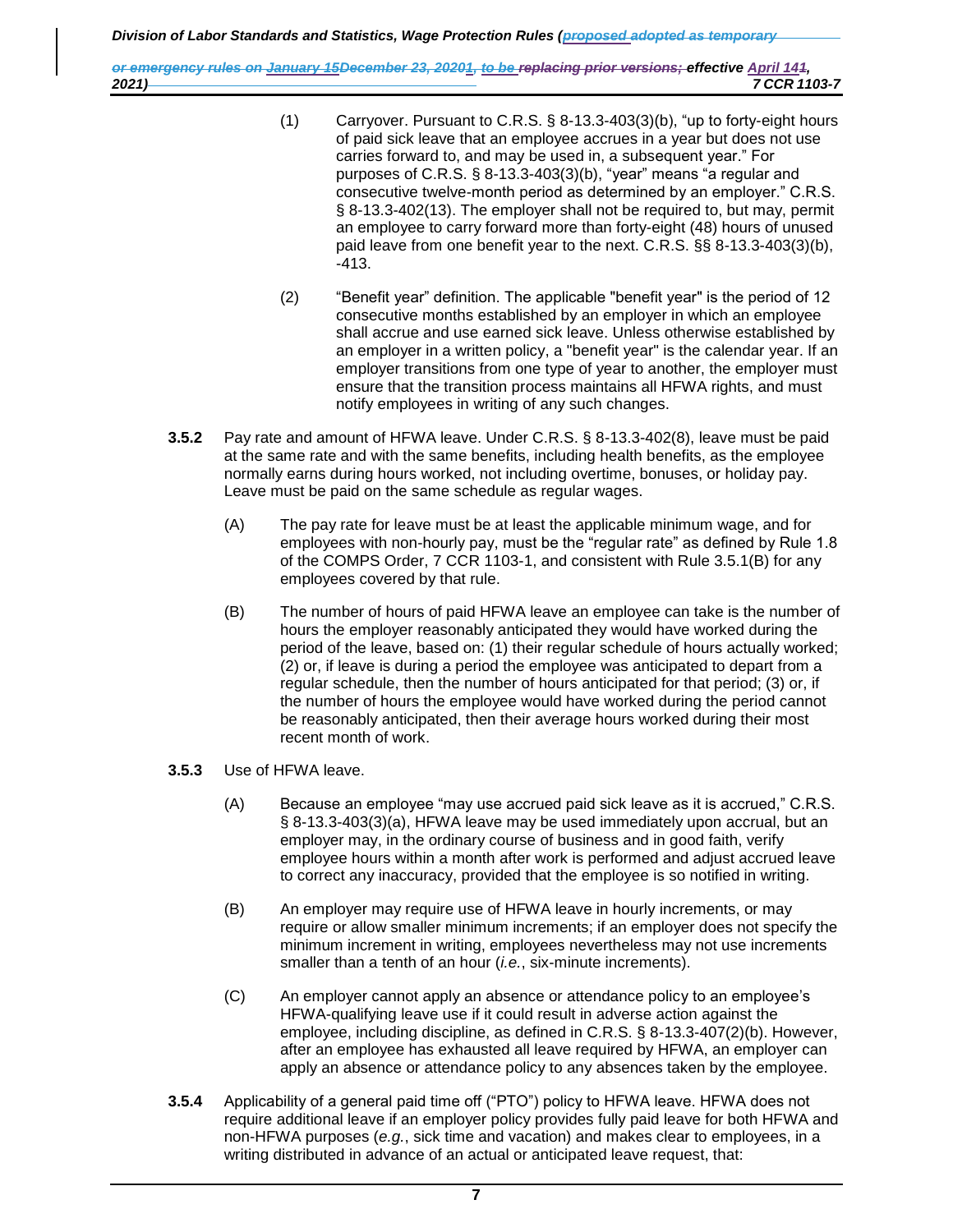- (A) its leave policy provides PTO --
	- (1) in at least an amount of hours and with pay sufficient to satisfy HFWA and applicable rules (including, if a public health emergency is declared, a supplemental amount of leave required to satisfy C.R.S. § 8-13.3- 405(1) and Rule 3.5.1(C),
	- (2) for all the same purposes covered by HFWA and applicable rules, not a narrower set of purposes, and
	- (3) under all the same conditions as under HFWA and applicable rules, not stricter or more onerous conditions (including but not limited to matters such as accrual, use, payment, annual carryover of unused accrued leave, notice and documentation requirements, and anti-retaliation and anti-interference rights); and
- (B) additional HFWA leave need not be provided when employees use all of their available PTO for non-HFWA-qualifying reasons (*e.g.*, vacation). C.R.S. § 8- 13.3-403(4), except if a public health emergency is declared after an employee uses some or all available PTO for the applicable benefit year, the employer must supplement the employee's current total of accrued, unused leave pursuant to Rule 3.5.1(C).
- **3.5.5** Notice by employees of HFWA-qualifying leave.
	- (A) An employee may request leave orally or in writing, including electronically (for example, by email or text message). An employer may choose additional methods of receiving requests or notifications that it deems acceptable, but shall not restrict employees from using any method that notifies the employer effectively. C.R.S. § 8-13.3-404(2).
	- (B) For HFWA leave for any health-related or safety-related reason within C.R.S. § 8-13.3-404, if the employee's need for leave is "foreseeable," (1) an employee shall make a good-faith effort to provide advance notice and a reasonable effort to schedule the leave in a manner that does not unduly disrupt employer operations, and (2) an employer may by written policy require reasonable procedures to provide notice of foreseeable leave, but shall not deny paid sick leave based on noncompliance with such a policy. C.R.S. §§ 8-13.3-404(2),(5).
	- (C) For HFWA leave that is "related to public health emergency" under C.R.S.  $\S$  8-13.3-405(3): An employee shall notify their employer of their need for leave as soon as practicable if (1) the need for leave is foreseeable and (2) the employer's place of business is not closed. C.R.S. § 8-13.3-405(4).
- **3.5.6** An employer may require "reasonable documentation" that leave is for a HFWA-qualifying purpose only if the leave requested or taken is for "four or more consecutive work days," C.R.S. § 8-13.3-404(6), defined as four consecutive days on which the employee would have ordinarily worked absent the leave-qualifying condition, not four consecutive calendar days. An employer may not require an employee to provide documentation that leave is for a qualifying reason "related to [a] public health emergency" under C.R.S. § 8- 13.3-405(3),(4).
	- (A) When documentation is required, an employer may request only "reasonable" documentation, which is defined as not more documentation than needed to show a HFWA-qualifying reason for leave, as described in subparts (B), (C), and (D) below, and an employer shall not require disclosure of "details" regarding the employee's or family member's "health information" or the "domestic violence, sexual assault, or stalking" that is the basis for HFWA leave (C.R.S. § 8-13.3- 412(1)).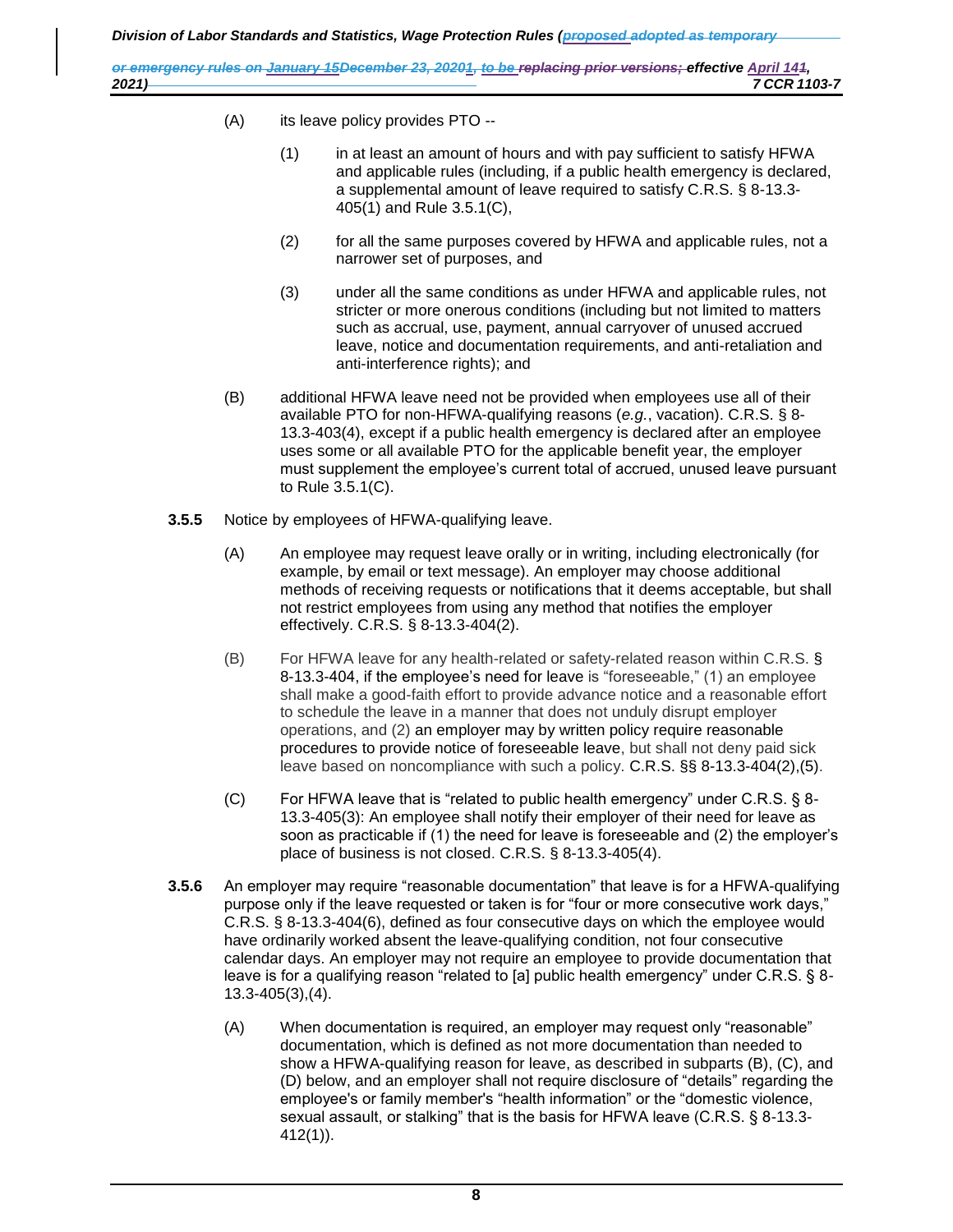- (B) To document leave for a health-related need under C.R.S.  $\S$  8-13.3-404(1)(a), (b):
	- (1) If the employee received any services (including remote services) from a health or social services provider for the HFWA-qualifying condition or need, a document from that provider, indicating a HFWA-qualifying purpose for the leave, will suffice.
	- (2) An employee who did not receive services from a provider for the HFWAqualifying leave, or who cannot obtain a document from their provider in reasonable time or without added expense, can provide their own writing indicating that they took leave for a HFWA-qualifying purpose.
- (C) To document leave for a safety-related need covered by C.R.S. §§ 8-13.3- 404(1)(c) (*i.e.*, domestic abuse, sexual assault, or criminal harassment): A document under subpart (B)(1) (from a health provider or a non-health provider of legal services, shelter services, social work, or other similar services) or an employee writing under (B)(2) will suffice, as will a legal document indicating a safety need that was the reason for the leave (*e.g.*, a restraining order, other court order, or police report).
- (D) Submission of documentation to an employer may be provided (1) by any reasonable method, including but not limited to electronic transmission, (2) at any time until whichever is sooner of an employee's return from leave (or termination of employment, if the employee does not return), (3) without a requirement of the employee's signature, notarization, or any other particular document format.
- (E) Confidentiality of leave-related information and documentation. Any information an employer possesses regarding the health of an employee or the employee's family member, or regarding domestic abuse, sexual assault, or criminal harassment affecting an employee or employee's family member, shall be treated as confidential and may not be disclosed to any other individual except the affected employee, unless the affected employee provides written permission prior to such disclosure. C.R.S. § 8-13.3-412(2)(c). If the information is in writing, it shall be maintained on a separate form and in a separate file from other personnel information, and shall be treated as a confidential medical record by the employer. C.R.S. § 8-13.3-412(2)(a)-(b).
- (F) If an employer reasonably deems an employee's documentation deficient, without imposing a requirement of providing more documentation than HFWA or applicable rules permit, prior to denying leave, the employer must: (1) notify the employee within seven days of either receiving the documentation or the employee's return to work (or termination of employment, if the employee does not return), and (2) provide the employee the minimum of seven days to cure the deficiency after the employee is notified that the employer deems the existing documentation inadequate.
- **3.5.7** Employer records of accrued and used paid leave hours. An employer "shall retain records for each employee for a two-year period, documenting hours worked, paid sick leave accrued, and paid sick leave used" (C.R.S. § 8-13.3-409(1)), except that two-year limit does not diminish the obligation to retain pay statement records for three years (C.R.S. § 8-4-103(4.5)). Upon an employee's request, an employer must provide, in writing or electronically, documents sufficient to show, or a dated statement containing, the then-current amount of paid leave the employee has (1) available for use (including accrued leave), and (2) already used during the current benefit year, including information as to any supplemental leave provided and used subject to § 8-13.3- 405(3). Employees may make such requests no more than once per month, except they may make an additional request when any need for HFWA leave arises. Employers may choose a reasonable system for fulfilling such requests, including but not limited to listing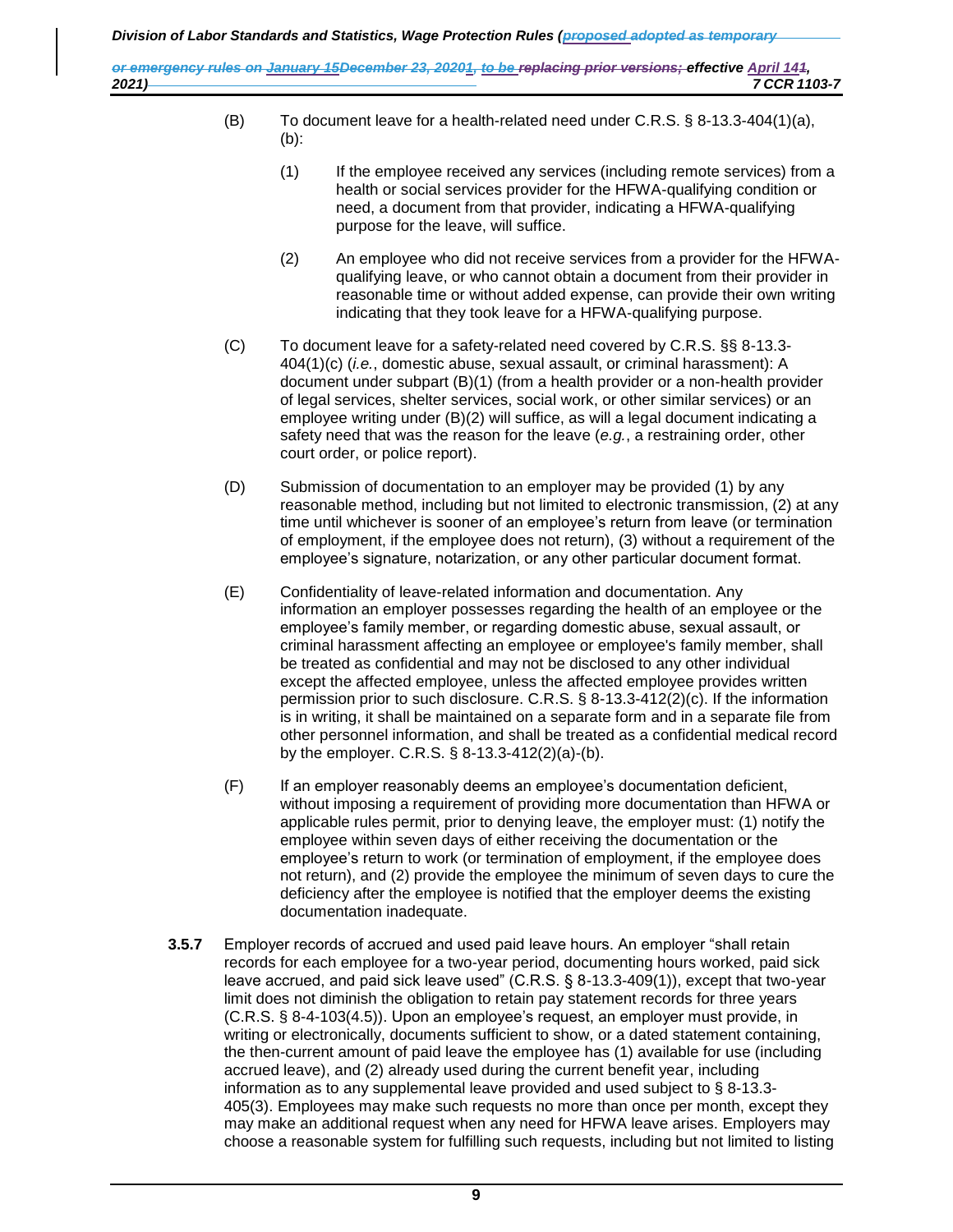> such information on each pay stub, using an electronic system where employees can access their own information, or providing the necessary information in a letter or electronic communication.

- **3.5.8** Collective bargaining agreements that provide for equivalent or more generous paid sick leave.
	- (A) If a bona fide collective bargaining agreement ("CBA") "provides for equivalent or more generous paid sick leave for the employees covered" (C.R.S. §§ 8-13.3- 415(2),(3)), then:
		- (1) HFWA does not apply additional requirements (*e.g.* it does not require an additional 48 hours of leave when a CBA provides the same amount of leave); and
		- (2) HFWA does not invalidate the CBA or require its re-opening.
	- (B) A CBA "provides for equivalent or more generous paid sick leave" (C.R.S. §§ 8- 13.3-415(2),(3)) if the CBA does not diminish any employee protections under HFWA and rules promulgated thereunder, including but not limited to:
		- (1) accrual and carryover;
		- (2) use and its conditions (*e.g.*, documentation and notice to employers); and
		- (3) protection and effectuation of paid sick leave rights through notice to employees and prohibitions against retaliation based on, or interference with, protected activity.
	- (C) This Rule applies to a CBA that is either:
		- (1) "in effect on the effective date" of HFWA, July 14, 2020; or
		- (2) "initially negotiated or negotiated for the next collective bargaining agreement after th[at] effective date . . . if the requirements of this Part 4 are expressly waived in the [CBA]." (C.R.S. §§ 8-13.3-415(2),(3).)

#### **Rule 4. Investigation**

- **4.1** Wage complaints shall be assigned to Division compliance investigators. Investigatory methods used by the Division may include:
	- A. Interviews of the employer, employee, and other parties;
	- B. Information gathering, fact-finding, and reviews of written submissions; and
	- C. Any other lawful techniques that enable the Division to assess the employer's compliance.
- **4.2** The Division will evaluate wage complaints under the following burden of proof structure:
	- **4.2.1** To initiate a wage complaint, an employee must provide an explanation of the basis for the complaint that is clear, specific, and shows the employee is entitled to relief. The employee must provide sufficient evidence from which both a violation of Colorado wage and hour laws and an estimate of wages due may be reasonably inferred.
	- **4.2.2** The burden then shifts to the employer to prove, by a preponderance of the evidence, that the employee is not entitled to the claimed relief. If the employer fails to meet its burden, the Division may award wages and/or penalties to the employee based on the employee's evidence.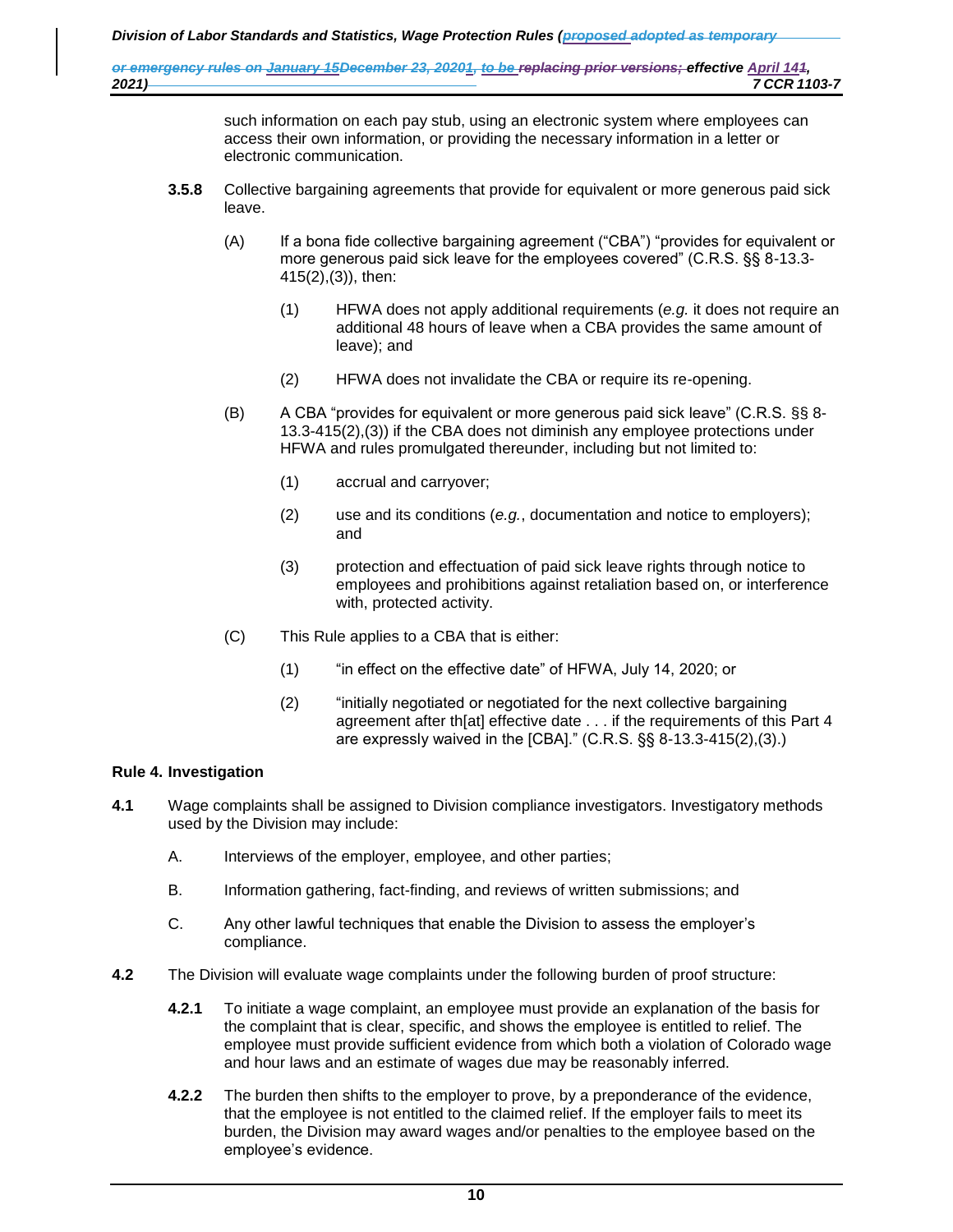- **4.2.3** If the Division concludes that wages are owed to the employee, but cannot calculate the precise amount of wages due, then the Division may award a reasonable estimate of wages due.
- **4.3** Any party to a wage complaint may designate an authorized representative to represent the party during the Division's administrative procedure.
	- **4.3.1** The party may designate an authorized representative by filing the Division-approved form with the Division.
	- **4.3.2** If not using the Division-approved form, and the authorized representative is a licensed attorney or accountant, the party or the authorized representative must provide written notice to the Division that the authorized representative will represent the party during the Division's administrative procedure.
	- **4.3.3** If not using the Division-approved form, and the authorized representative is not a licensed attorney or accountant, the party must provide a signed written notice to the Division that the authorized representative will represent the party during the Division's administrative procedure.
	- **4.3.4** The party may revoke the authorized representative's authority by contacting the Division in writing.
- **4.4** After receipt of a wage complaint that states a claim for relief, the Division will initiate the administrative procedure by sending a Notice of Complaint to the employer, along with any relevant supporting documentation submitted by the employee, via U.S. postal mail, electronic means, or personal delivery.
	- **4.4.1** If the Notice of Complaint cannot be delivered, the administrative procedure has not been initiated. If a proper address is located or provided, the Division will resend the Notice of Complaint, and the employer's deadline to respond will be calculated from the date of the subsequent notice.
	- **4.4.2** If the Division cannot determine the employer's correct address, it may contact the employee to request the employer's address. The Division may dismiss the wage complaint if neither the employee nor the Division can determine the employer's correct address.
	- **4.4.3** The employer's response to the Notice of Complaint must include the completed Division Employer Response Form, as well as any additional information or documentation requested by the Division. An insufficient response from the employer may be considered a failure to respond under C.R.S. § 8-4-113(1)(b).
	- **4.4.4** If an employer obtains a good cause extension to respond under C.R.S. § 8-4-113(1)(b), the extension does not waive or reduce penalties owed to the employee pursuant to C.R.S. § 8-4-109(3)(b) if the employer fails to pay the employee's wages within fourteen days after the Notice of Complaint is sent.
	- **4.4.5** Where a claim, complaint, or investigation for violation of these Rules or the statutes they enforce has been filed or commenced, the employer shall preserve all relevant documents until final disposition and until the expiration of the statutory period within which a person aggrieved may bring a civil action.
- **4.5** After receipt and review of the employer's response, the Division may contact the employee for additional documentation or information. If the employer denies, in whole or in part, the allegations in the Notice of Complaint, and the Division determines further investigation would be beneficial, the Division shall send to the employee any relevant supporting documentation submitted by the employer. If the employee does not respond to the request for additional documentation or information by the deadline given, the Division will make a determination based on the information in the record.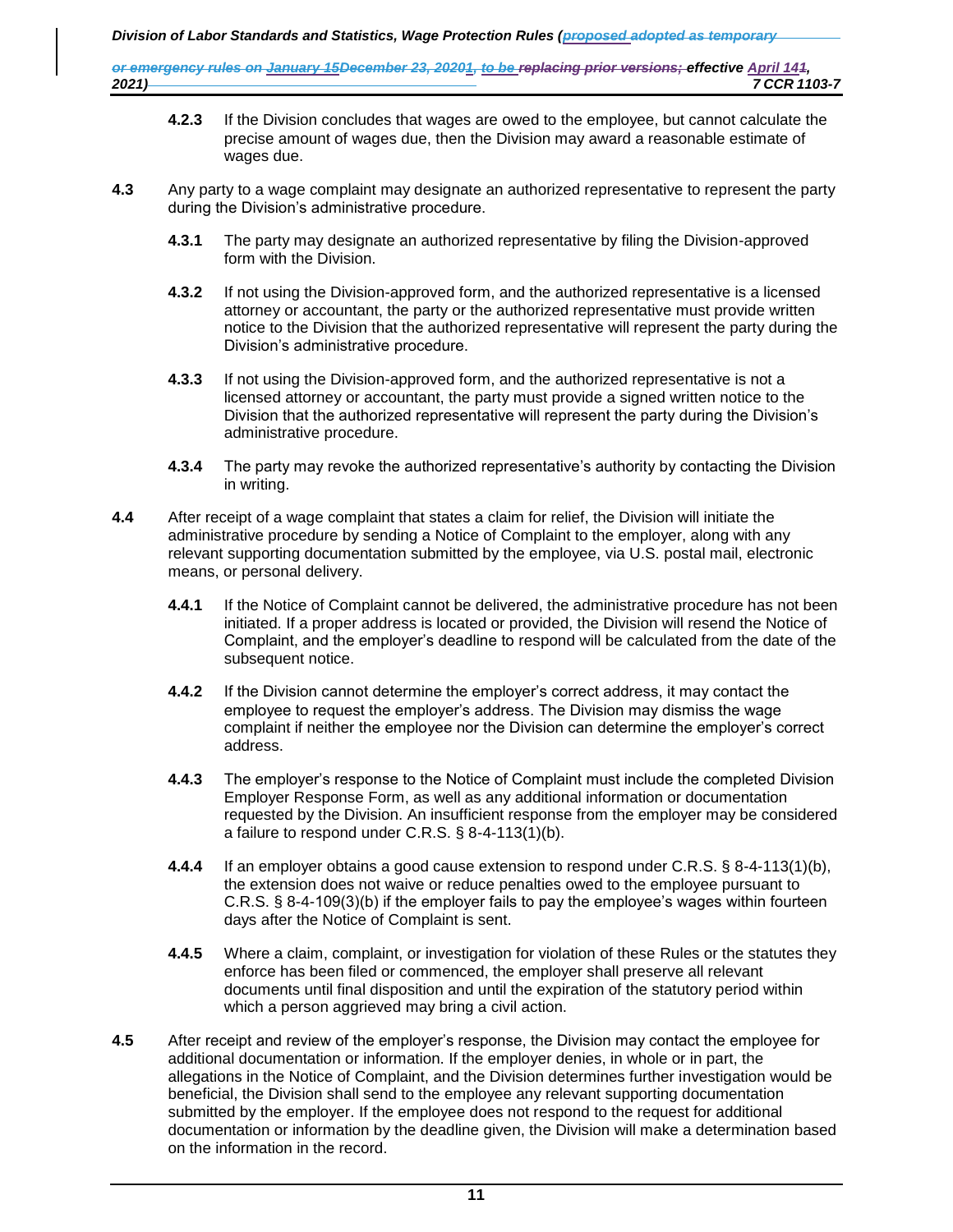- **4.6** All parties to a wage complaint are responsible for ensuring the Division has current contact information.
	- **4.6.1** All parties must promptly notify the Division of any change in contact information, including mailing address, email address, and phone number.
	- **4.6.2** Parties should not rely on the U.S. Postal Service to forward mail. Failure to respond to a notice because mail was not forwarded to a new address will not be excused.
- **4.7** In any Division investigation, proceeding, or other action, if information is provided to the Division by a source requesting confidentiality, and that information is used only as a basis for procuring other evidence, not offered as evidence itself, then the source shall remain confidential. Any such confidential source is unlawful to disclose (unless the source consents) in any administrative or judicial proceeding, in response to any records or information request, or in any other manner, in order to effectuate statutory requirements including but not limited to the following:
	- (A) If information is properly treated as confidential, the Division "shall provide a physical environment and establish policies and procedures to ensure confidentiality for all information regarding any employer, employee, or person pertaining to any action pursuant to articles 1 to 13" (C.R.S. § 8-1-115);
	- (B) "No employer shall intimidate, threaten, restrain, coerce, blacklist, discharge, or in any manner discriminate against any employee who has filed any complaint or instituted or caused to be instituted any proceeding under this article or related law or who has testified or may testify in any proceeding on behalf of himself, herself, or another regarding afforded protections under this article (C.R.S. § 8-4-120);
	- (C) It is unlawful to "discharge[] or threaten[] to discharge, or in any other way discriminate[] against an employee" because s/he "may testify in any investigation or proceeding relative to enforcement of this article" (C.R.S. § 8-6-115); and
	- (D) It is unlawful to take adverse action based on "participat[in]g in an investigation, hearing, or proceeding or cooperat[ing] with or assist[ing] the Division in its investigations of alleged violations" of HFWA (C.R.S. §§ 8-13.3-402(10), -407).
- **4.8** Immigration status is irrelevant to wage rights and responsibilities, including the right to access paid leave without retaliation or interference under HFWA, and the Division shall assure that wage rights and responsibilities apply regardless of immigration status, including but not limited to as follows.
	- **4.8.1** The Division will not voluntarily provide any person or entity information concerning the immigration status of (a) a party to a wage claim, (b) a person offering information concerning a wage claim, or (c) a person with a relationship with anyone in categories (a) or (b).
	- **4.8.2** Any effort to use a person's immigration status to negatively impact the wage and hour law rights, responsibilities, or proceedings of any person or entity is an unlawful act of obstruction, retaliation, and/or extortion, based on statutory provisions including but not limited to the following that make it unlawful:
		- (A) For "any person" to "hinder[] or obstruct[] the director or any such person authorized by the director in the exercise of any power conferred by this article," including but not limited to wage investigations, rulemakings, or adjudicative or judicial proceedings (C.R.S. § 8-1-116(2));
		- (B) For an employer to "intimidate, threaten, restrain, coerce, blacklist, discharge, or in any manner discriminate against any employee who has filed any complaint or instituted or caused to be instituted any proceeding under this article or related law or who has testified or may testify in any proceeding on behalf of himself, herself, or another regarding afforded protections under this article" (C.R.S. § 8-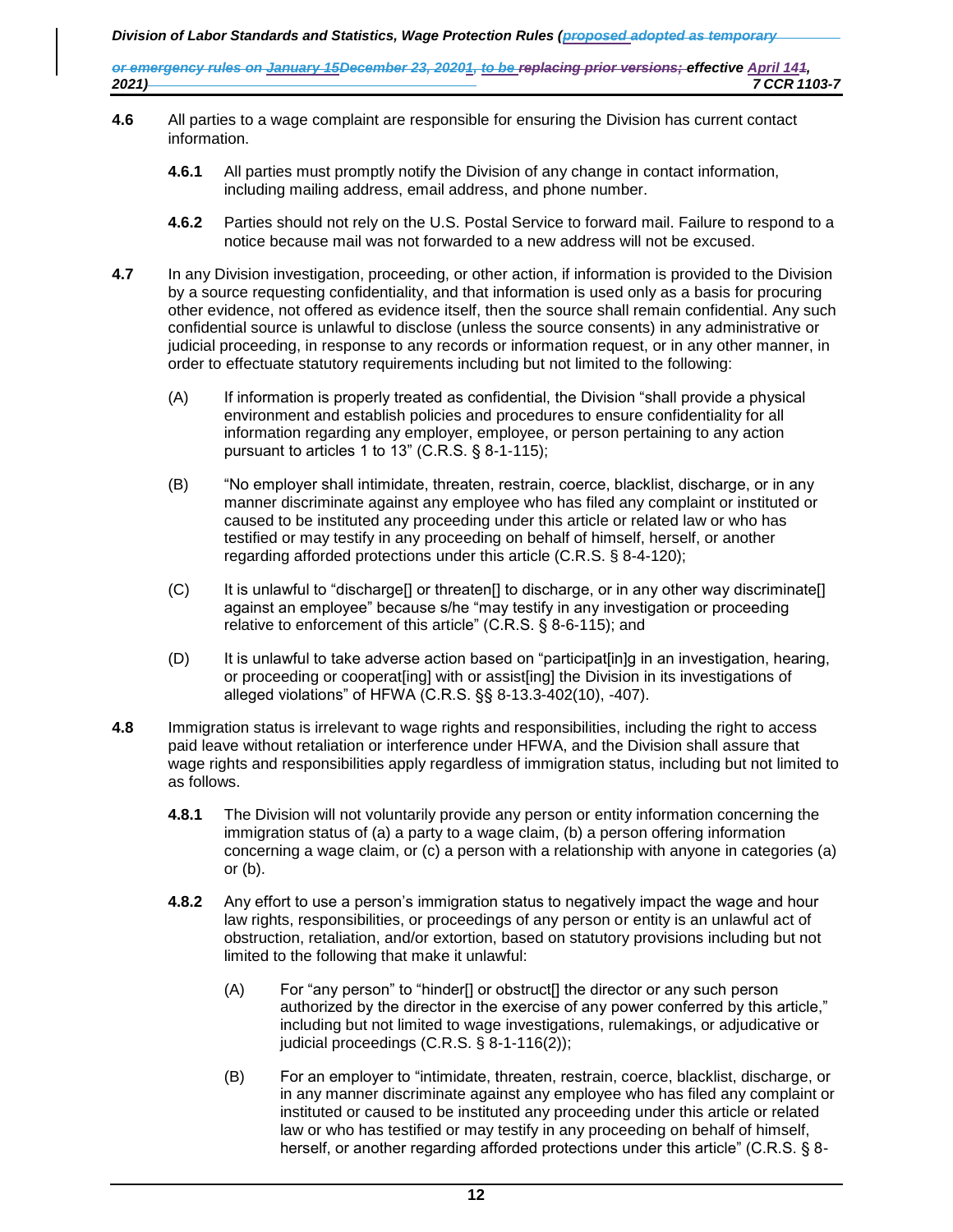4-120);

- (C) For any person to "threaten[] to report to law enforcement officials the immigration status of the threatened person or another person" to "induce another person" to give up money "or another item of value" (C.R.S. § 18-3- 207(1.5)), including inducing the surrender of any "tangible and intangible personal property, contract rights, choses in action, [or] services … , and any rights of use or enjoyment connected therewith" (C.R.S. § 18-1-901); and
- (D) For an employer to deny "any right guaranteed under" HFWA, or to take "any adverse action against an employee for exercising any right guaranteed" by HFWA (C.R.S. §§ 8-13.3-402(10), -407).

#### **Rule 5. Determination**

- **5.1** Upon conclusion of the investigation of a wage complaint, the Division will issue a determination.
	- **5.1.1** The Division shall send the determination to all parties via U.S. postal mail, electronic means, or personal delivery on the date the determination is issued by the Division's compliance investigator. The Division shall notify the parties of their termination and any appeal rights pursuant to C.R.S. § 8-4-111(3) and C.R.S. § 8-4-111.5(1).
	- **5.1.2** The date of "issuance" of the Division's determination, as used in C.R.S. § 8-4-111(3), is the date the Division's determination is "sent," as used in C.R.S. § 8-4-111.5(1). Both the termination and appeal deadlines are calculated from the date the Division's determination is originally issued and sent to the parties.
	- **5.1.3** If any copies of the decision are sent to the parties after the date the Division's determination is originally issued and sent to the parties, those copies are provided only as a courtesy and do not change the thirty-five day appeal and termination deadlines.
	- **5.1.4** Determinations by the Division may include the following remedies, depending on which, if any, the Division's findings support:
		- (A) monetary or other relief authorized by the statute(s) under which the wage complaint was filed, including but not limited to, where applicable --
			- (1) any unpaid wages, penalties, and/or fines under C.R.S. Title 8, Articles 1, 4, 6, and 13.3;
			- (2) if a claim under C.R.S. Title 8, Article 13.3 (HFWA) cost the employee a job or pay, back pay plus either reinstatement or (if reinstatement is infeasible) front pay for a reasonable period; and/or
			- (3) other fines or penalties authorized by statutes applicable to the complaint;
		- (B) fines or penalties authorized by the statutes on Division investigative and enforcement authority in C.R.S. Title 8, Articles 1, 4, 6, and 13.3; and/or
		- (C) order(s) to cease non-compliance and/or effectuate compliance, as authorized by

the statute(s) under which the complaint was filed and statutes on Division investigative and enforcement authority in C.R.S. Title 8, Article 1, 4, 6, and 13.3.

#### **Rule 6. Appeal**

- **6.1** Any party to the claim may appeal the Division's determination.
	- **6.1.1** Parties are encouraged, though not required, to use the Division's appeal form. A valid appeal is a written statement that is timely filed with the Division, explains the clear error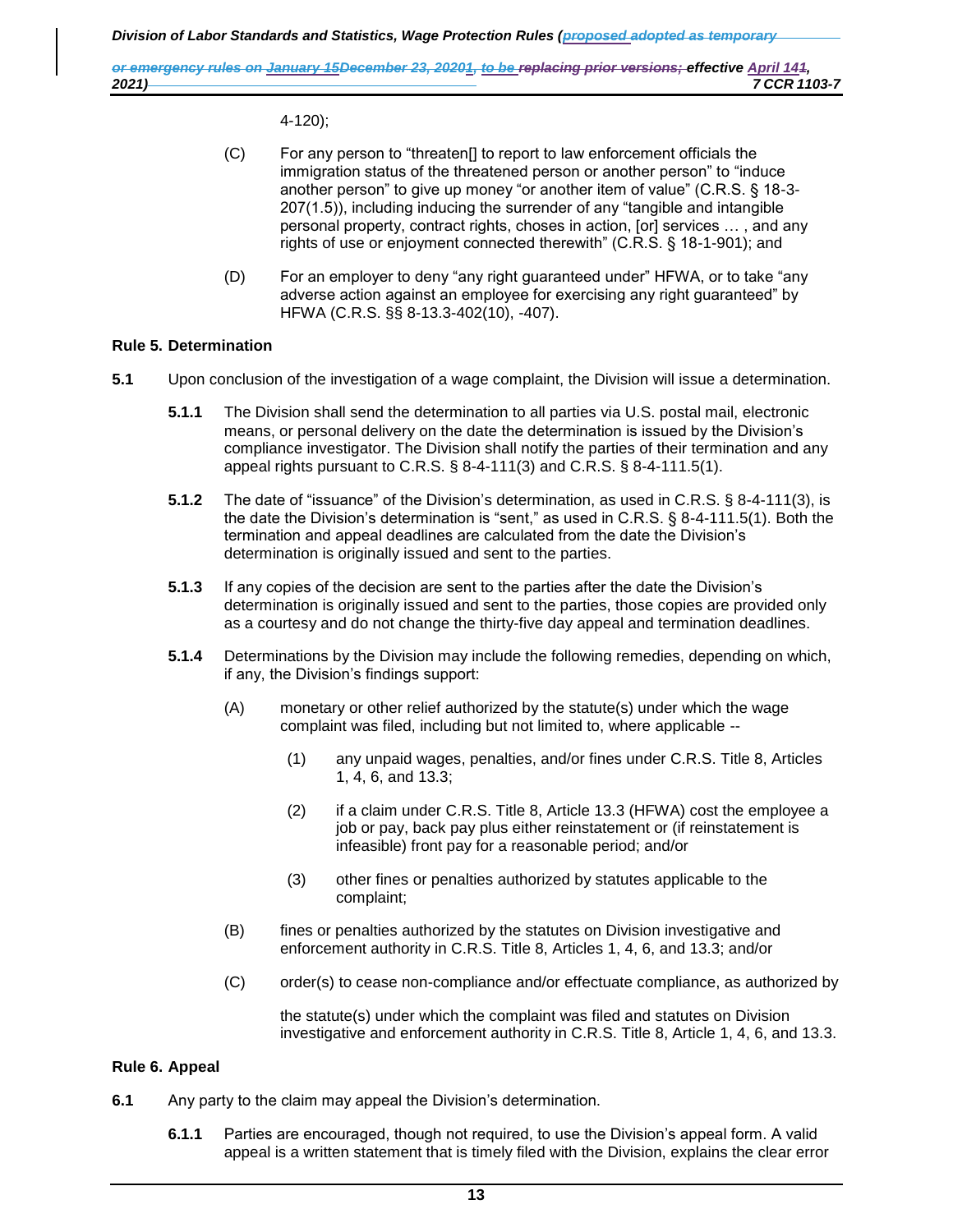> in the determination that is the basis for the appeal, and has been signed by the party or the party's authorized representative.

- **6.1.2** No appeal will be heard and no hearing will be held unless the appeal is received by the Division within thirty-five calendar days of the date the determination is sent. It is the responsibility of the party filing the appeal to ensure the appeal is received by the Division within the thirty-five day filing deadline.
- **6.1.3** Upon receipt of the appeal, the Division will notify the parties of the date of the hearing and any interim deadlines via U.S. postal mail, electronic means, or personal delivery.
- **6.1.4** Upon receipt of the appeal, the Division will send a copy of the appeal and a copy of the record of its investigation to the parties via U.S. postal mail, electronic means, or personal delivery. All evidence submitted to the Division as part of the investigation is part of the record on appeal and need not be resubmitted.
- **6.2** Parties who timely file a valid appeal of the Division's determination will be afforded an administrative appeal hearing before a Division hearing officer. Parties may appear by telephone.
- **6.3** The parties may submit new testimonial evidence to the hearing officer in accordance with deadlines imposed by the Division. The parties may submit new documentary or other nontestimonial evidence in accordance with deadlines imposed by the Division and upon showing "good cause," which may be assessed based on any relevant factors, including but not limited to:
	- **6.3.1** That the new evidence was previously not known or obtainable, despite diligent evidence-gathering efforts by the party offering the new evidence;
	- **6.3.2** That the party failed to receive fair notice of the investigation or of a key filing by another party or by the Division to which the new evidence is responsive;
	- **6.3.3** That factors outside the control of the party prevented a timely action or interfered with the opportunity to act, except that the acts and omissions of a party's authorized representative are considered the acts and omissions of the party and are not considered to be a factor outside the party's control as intended by this rule;
	- **6.3.4** That a determination raised a new issue or argument that cannot be responded to adequately without the new evidence;
	- **6.3.5** That, at the investigation stage, the party offering new evidence requested more time to submit evidence, yet was denied, and in the hearing officer's judgment (a) the need for more time was legitimate and did not reflect neglect by the party, (b) the denial of the request for more time was unwarranted, and (c) exclusion of the evidence would cause substantial injustice to the party; and/or
	- **6.3.6** That failure to admit the evidence otherwise would cause substantial injustice and did not arise from neglect by the party.
- **6.4** New evidence must be sent to all other parties to the appeal. Failure to send all new evidence to all other parties to the appeal may result in the evidence being excluded from the record.
- **6.5** If the party who filed the appeal does not participate in the hearing, the appeal may be dismissed.
- **6.6** All testimony at a hearing must be recorded by the Division but need not be transcribed unless the hearing officer's decision is appealed.
- **6.7** The hearing officer may, upon the application of any party or on his or her own motion, convene a prehearing conference to discuss the issues on appeal, the evidence to be presented, and any other relevant matters that may simplify further proceedings.
- **6.8** The hearing officer will decide whether the Division's determination is based on a clear error of